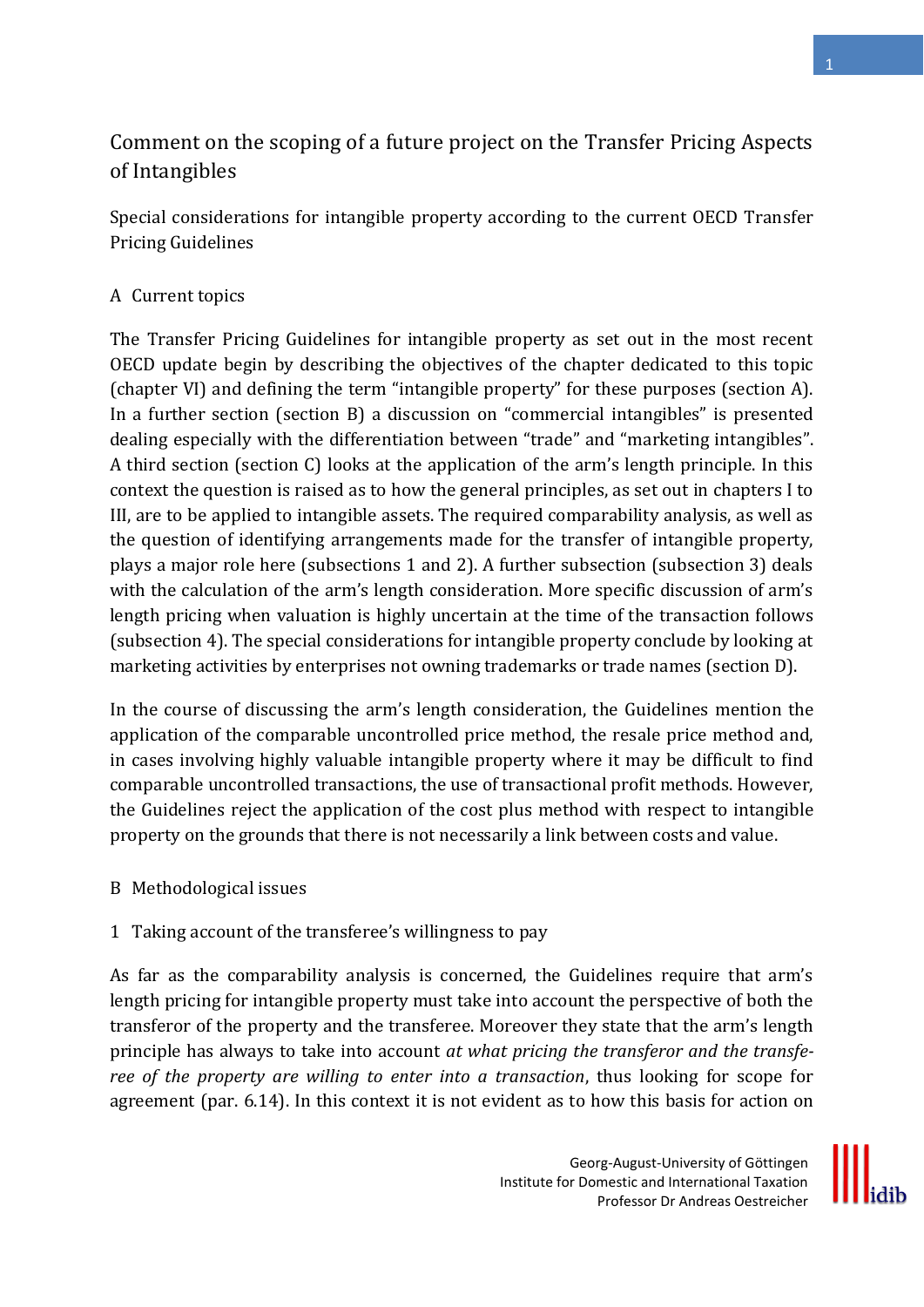the part of the contracting parties fits in with the application of the transfer pricing methods as described in the relevant chapter (chapter II). According to these general guidelines, the arm's length principle focuses in particular on the functions, assets and risks of all the parties to the transaction, *but not on the question of whether or not a party to the transaction would be willing to pay a certain price*. On this note, the Guidelines make clear that one-sided methods (e.g. the resale minus method or the transactional profit method, both of which are applicable in the context of intangible property) "only require examining a financial indicator or profit level indicator for one of the parties" (par. 3.20), although it must be said that some information is also required on "the functional analysis of the non-tested party to the transaction" to appropriately characterize the controlled transaction. Moreover, "once a one-sided method has been chosen, there is no need to take account of financial data of the other party" (par. 3.22). Therefore, the question arises whether *looking at the willingness of the transferee* (in more general terms, the acquiring party) to pay a certain price could be seen as a *kind of plausibility check* or is a *necessary part of the transfer pricing mechanism*.

#### 2 Determining arm's length prices based on anticipated benefits

Furthermore, the OECD Guidelines also remain somewhat vague when it comes to dealing with situations where valuation is highly uncertain at the time of the transaction. The Guidelines indicate that one possibility is to use anticipated benefits as a means for establishing the pricing at the outset of the transaction, taking into account subsequent developments to the extent to which they are foreseeable. Moreover it is said that independent enterprises might adopt shorter-term agreements or include price adjustment clauses in the terms of the agreement (par. 6.30). This latter provision suggests that the OECD Guidelines associates price adjustment clauses with license agreements. The Guidelines leaves it open, whether, and if so how, to adjust prices in the case of an outright sale of an intangible property. The same holds true for the possible alternative that the contracting parties agree on renegotiating the pricing arrangement, as soon as unforeseen developments change the fundamental assumptions upon which the pricing was determined (par. 6.31). Irrespective of this it becomes evident that the guideline allowing tax authorities to consider a price adjustment or modification if "independent enterprises would have insisted on a price adjustment clause or would have considered unforeseeable subsequent developments so fundamental that their occurrence would have led to a prospective renegotiation of the pricing of the transaction" (par. 6.34), is of little avail. This holds even more so as it has to be taken into account that integration is driven to a large extent by integration. A strong degree of uncertainty leads to high transaction costs especially in the area of technology having the effect that market transactions become inefficient (Williamson, The Economic Institutions of Capitalism. Firms, Markets, Relational Contracting, New York 1985), so that true comparables are missing and tax

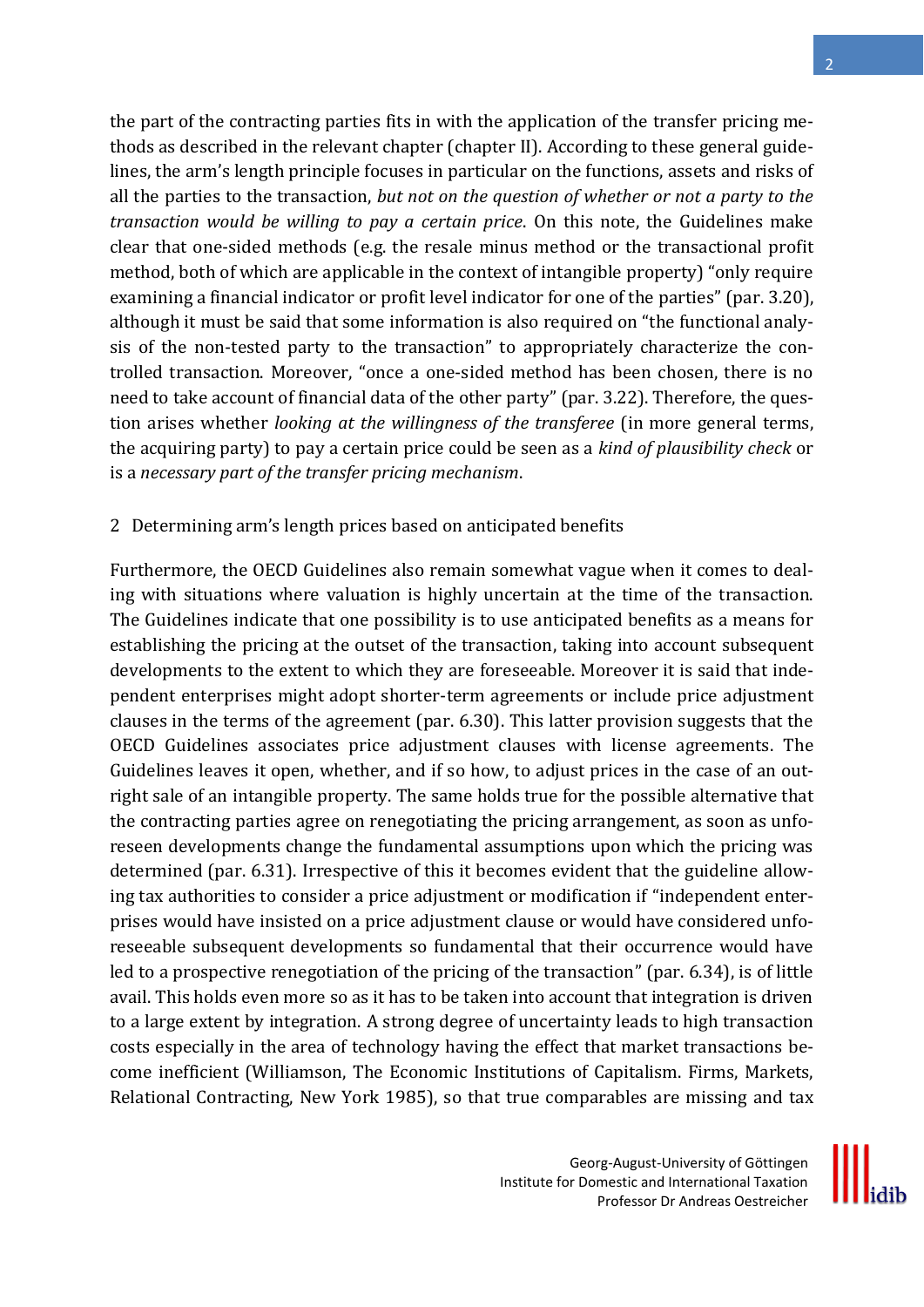authorities are forced to develop their own view regarding the scope of uncertainty at the time when the transaction was carried out. Instead, it would be helpful if the OECD Guidelines could provide guidance on how to deal with uncertainty as well as related documentation at the point in time when the transaction is carried out. Moreover it would be helpful if the Guidelines discussed the methods according to which anticipated benefits should be determined and capitalized, and how to determine the required rate of return or the useful lives of the different intangibles. Finally, guidance would be desirable on how to take account of the fact that anticipated benefits are taxable and whether the taxation of capital gains and taxes on a possible adjustment as well as tax amortization benefits have to be considered when determining the minimum or maximum prices that independent enterprises would offer or ask for.

- C The German approach to meeting the arm's length principle in transactions involving intangible assets
- 1 Notional conditions that would have been agreed, had the parties transacted with each other at arm's length, as the method of last resort

The significance of these issues emerges in view of the new German transfer pricing rules introducing a "hypothetical arm's length method" as will be elaborated in the following. In 2007 Germany amended its provisions on the arm's length principle regarding in particular transactions where no arm's length values can be found (including business restructurings). In view of the fact that the issue of highly valuable intangible assets as well as business restructuring is highly important for the tax revenue potential of Germany, it comes as no surprise that Germany chose not to wait until the OECD Working Group had presented its findings. The new German provisions, however, result in international double taxation where the transferor and the transferee are required to apply different methods and the compensation resulting from the two approaches varies.

The focus of the changes to the arm's length principle in German tax law (§ 1 Foreign Tax Act) is on the determination of a hierarchy and the terms of application for individual transfer pricing methods. Consequently, for intra-group cross-border business transactions the German Foreign Tax Act requires the transfer price to be determined primarily according to the comparable uncontrolled price method, the resale price method, or the cost plus method. The condition for this is that arm's length values can be found that, after adjustment as appropriate in view of the functions performed, the assets employed and the opportunities and risks assumed, are comparable without limitation to those methods; several such values form a range. If no such arm's length values

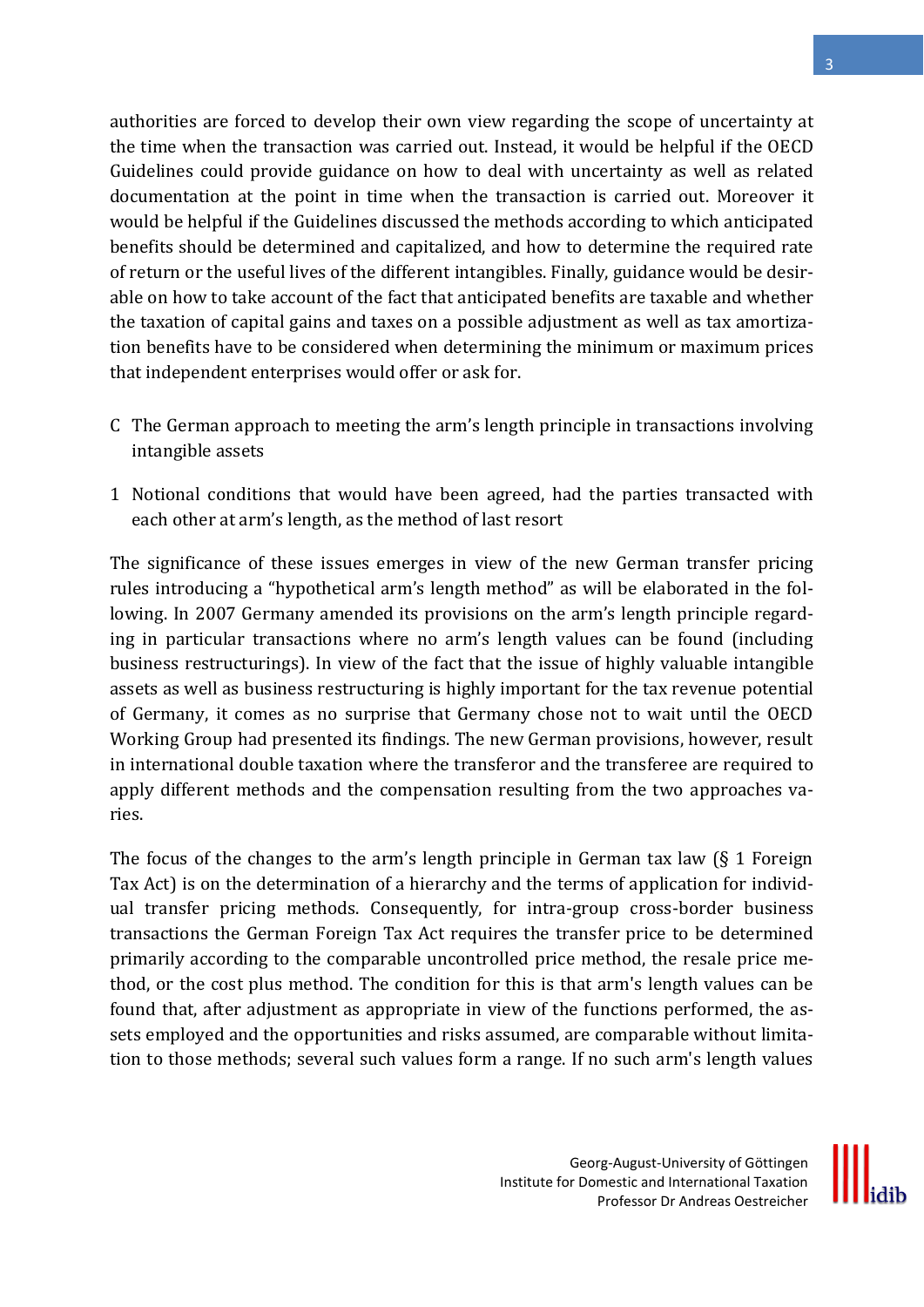can be found, the application of a suitable transfer pricing method is to be based on values of limited comparability as appropriately adjusted.

If no third party values of at least limited comparability can be found, the taxpayer is to base his income determination on a hypothetical third‐party comparison. For this he or she is to estimate the lowest price for the seller and the highest price for the buyer on the basis of a functional analysis and internal planning calculations. This scope for agreement is to follow from the profit expectations (profit potential) of each party. The price to be taken is that most likely to accord with the arm's length principle. If no other value is plausibly put forward, the mean of the scope for agreement is to be taken.

2 Evaluation of (intangible) assets and other advantages as a whole ("transfer package") in the case of a transfer of functions

Where a function including the related opportunities and risks is transferred accompanied by assets and other advantages transferred or lent, for which no arm's length value of even limited comparability can be found, the taxpayer shall determine the scope for agreement on the basis of the transfer of the function as a whole (transfer package). This has to be done on the basis of capitalization at adequate interest rates. The piecemeal determination of the transfer prices for all assets and services transferred, as appropriately adjusted, is to be accepted if the taxpayer can show convincingly, either that no important intangibles or advantages, or the use thereof, were transferred with the function, or that the sum of the piece‐meal prices is equivalent to the arm's length price for the transfer package as a whole. The same holds true regarding all elements of a transfer package if a taxpayer makes it plausible that the transfer of an activity is associated with at least one intangible asset being clearly identified.

### 3 Introduction of the "commensurate with income" approach to intangibles

Where significant intangibles and advantages derive from a business connection and the future profitability varies significantly from the assumption on which the transfer price was based, there is to be a rebuttable presumption that, at the time of the contract, there was uncertainty as to future profits, and independent third parties would have agreed on a suitable price adjustment provision. If no such provision was agreed and there is a significant variance during the first ten years from the date of the contract, the adjustment is to be made in an appropriate lump sum amount as a correction to the original transfer price with tax effect for the business year following that in which the variance occurred.

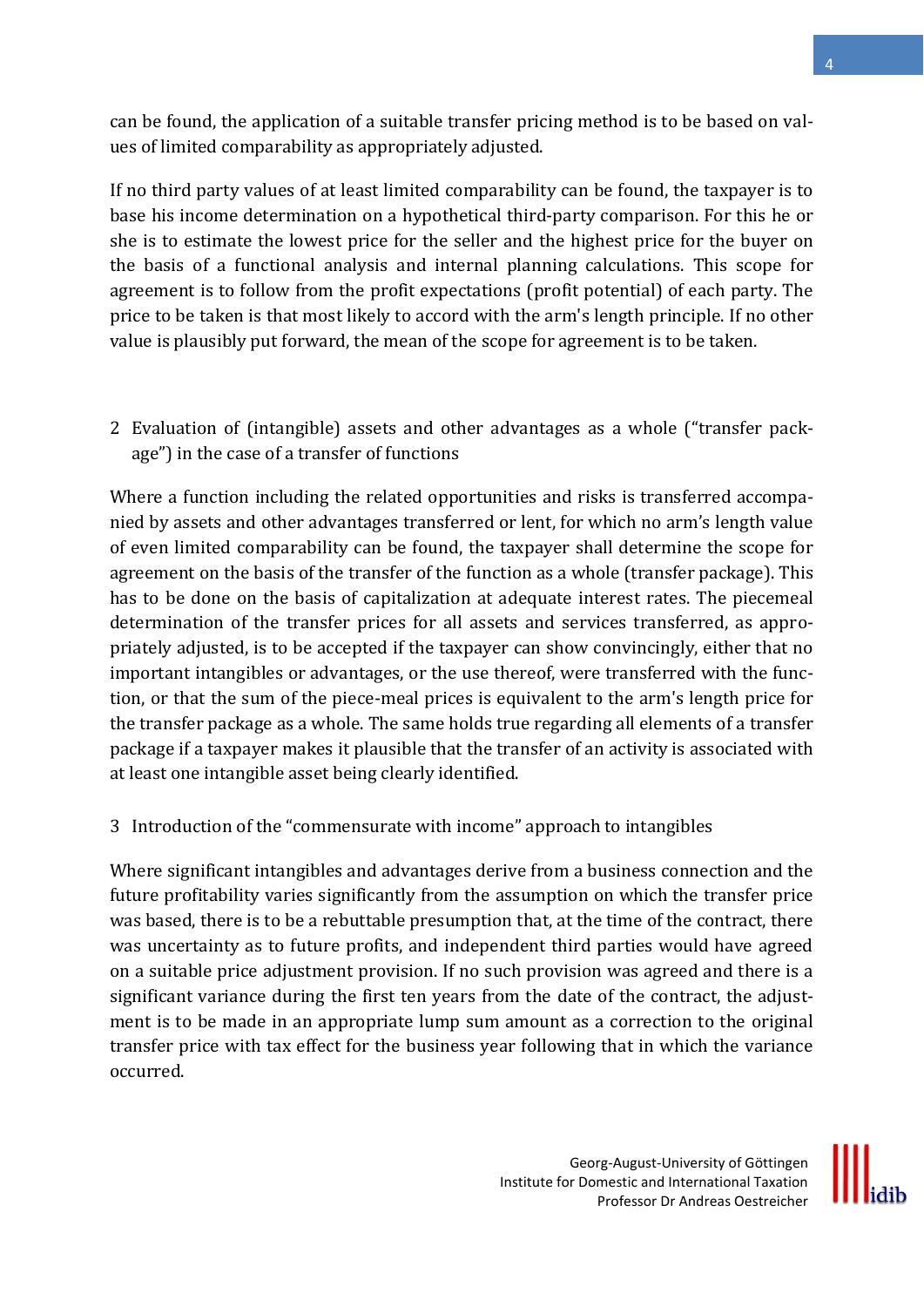- D German approach to the methodological issues addressed above
- 1 Taking account of the transferee's willingness to pay

The hypothetical arm's length test is aimed at determining prices independent enterprises would have agreed on under circumstances similar or comparable to the conditions governing the controlled transaction under review. Corresponding negotiations would take as a starting point the price that the transferor or transferee would at least require or be prepared to pay at most. These minimum or maximum prices constitute the expected scope for agreement. German tax law requires that these minimum or maximum prices are to be determined on the basis of a functional analysis and internal financial planning taking the expected future profits (profit potential) into account (Sec 1 par. 3 s. 6 FTA). Where the assets form part of a transfer of an activity the minimum prices and maximum prices as well as the resulting scope for agreement are to be determined on the basis of a transfer package (Sec 1 par. 3 s. 9 FTA). In principle, the relevant transfer price is again given by that value within the scope for agreement that is most likely to accord with the arm's length principle. If no other value is plausibly put forward, the mean of the scope for agreement is to be taken (Sec 1 par. 3 s 7 FTA).

- 2 Determining arm's length prices based on anticipated benefits
- a Outline

In order to determine the values of the relevant profit potentials it is necessary to

- identify the surpluses associated with the transferred asset or transfer package,
- determine the useful lives of the corresponding assets, and
- establish the required rate of return for purposes of calculating the net present value of the profit potential associated with the assets or transfer packages transferred.

The minimum and maximum prices are further determined by action alternatives as well as the transaction costs including, but not limited to, taxes on capital gains arising in the course of the transfer or sale of assets or other benefits (e.g. goodwill).

### b Determination of anticipated future benefits

According to the guidelines provided by the German tax authorities the relevant income for determining the net present value of anticipated future benefits refers to the financial surpluses net of expenses, interest on debt capital, and taxes flowing to the enterprise over the useful life of the asset or transfer package transferred. Typically, these cash-flows are derived from planned results.

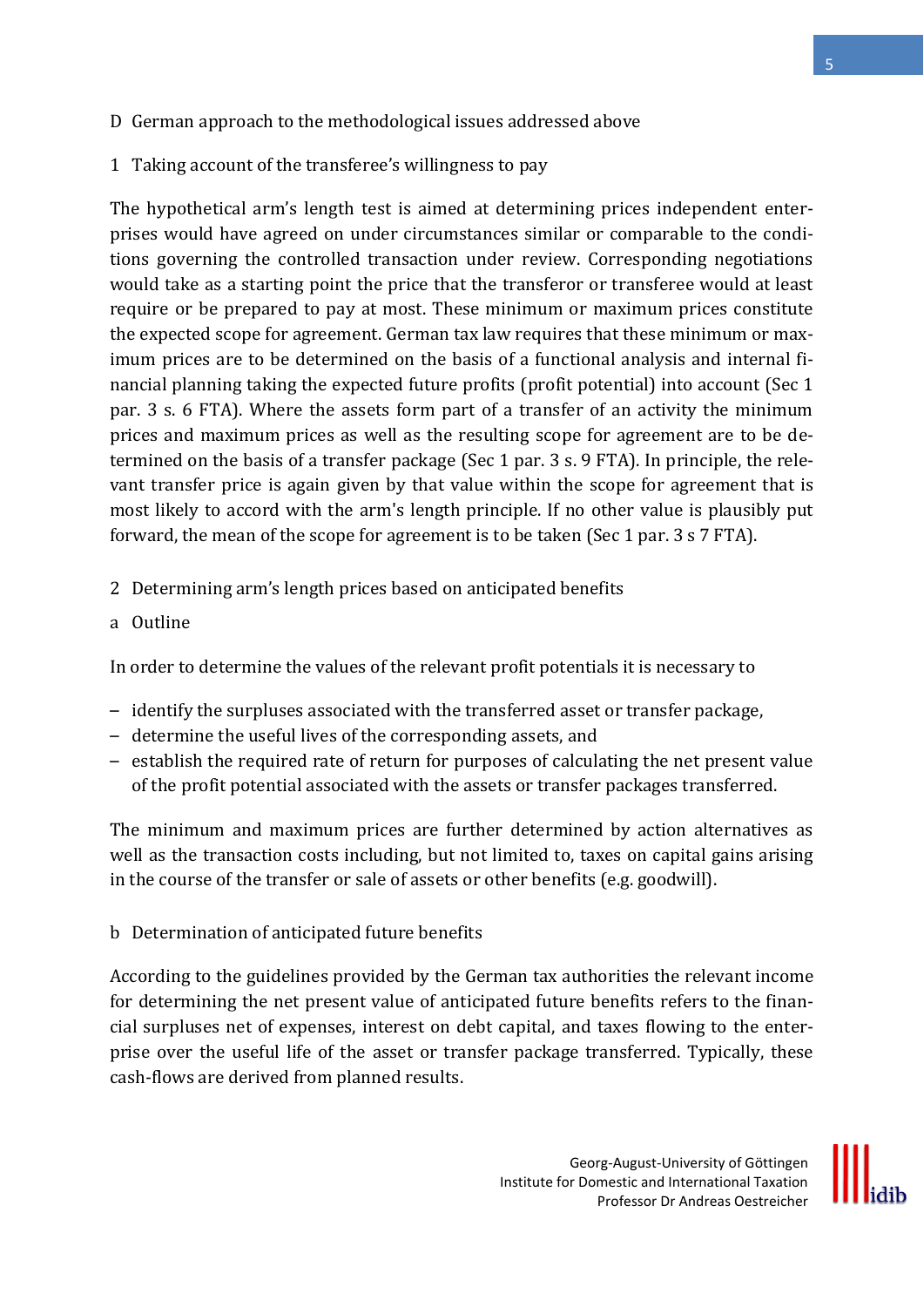From a business management perspective, the value of an asset results from the anticipated future benefit which may be derived from using the corresponding asset. In order to value an asset, a key starting point therefore is to identify the specific revenues and expenses associated with using this asset. In theory, both a direct method and an indirect method are possible for purposes of determining the corresponding financial surpluses. Where individual assets are subject to valuation, the indirect method, however, will have to be ruled out. This method serves primarily as a practical alternative for determining the value of transfer packages (e.g. where activities are subject to business reorganization). In evaluating individual assets according to the direct method the value of an asset is calculated as the net present value of the expected future cash flows at the point in time when the valuation is carried out (referring to e.g. the date of a possible transaction). To this end, the relevant cash flows are to be discounted by the cost of capital relating to the specific asset under review.

As far as the determination of the relevant cash flows is concerned, four different methods may essentially be distinguished. According to the "direct cash flow forecastmethod" it is the goal to identify the cash flows that may directly be allotted to the asset under consideration. Where use is made of the "license fee analogy method", the value of an asset is derived from comparable license fee payments saved through acquisition of the asset. The "residual value method" acknowledges that attributing cash flows is in many cases difficult since corresponding cash flows are typically generated in combination with using other tangible and intangible assets. Therefore, the residual value method requires identification of the cash flows relating to the relevant "cash flow generating unit" as a whole and subtraction from these cash flows of all expenses that are deemed to accrue in relation to the "supporting assets". Finally, the "additional surplus method" looks at the cash flows that may be anticipated if the enterprise abstained from using the asset to be valued. Any difference is then deemed to flow to the asset under consideration.

Where in the case of a transfer of activities it is necessary to determine the value of a transfer package, making use of the indirect method is an alternative. According to this indirect method the value of a transfer package results from the difference between the enterprise value before and after the activity has been transferred. In this context, the enterprise values may be determined as capitalized earnings value according to both the gross rental method and a discounted cash flow-method.

As taxes on income typically reduce to varying extent the cash flows attributable to the asset or transfer package and the cash flows of an investment alternative (represented by the cost of capital), corporate taxes have to be taken into account as expenses on the level of the corporate entity. Relevant amounts are those taxes which will presumably be

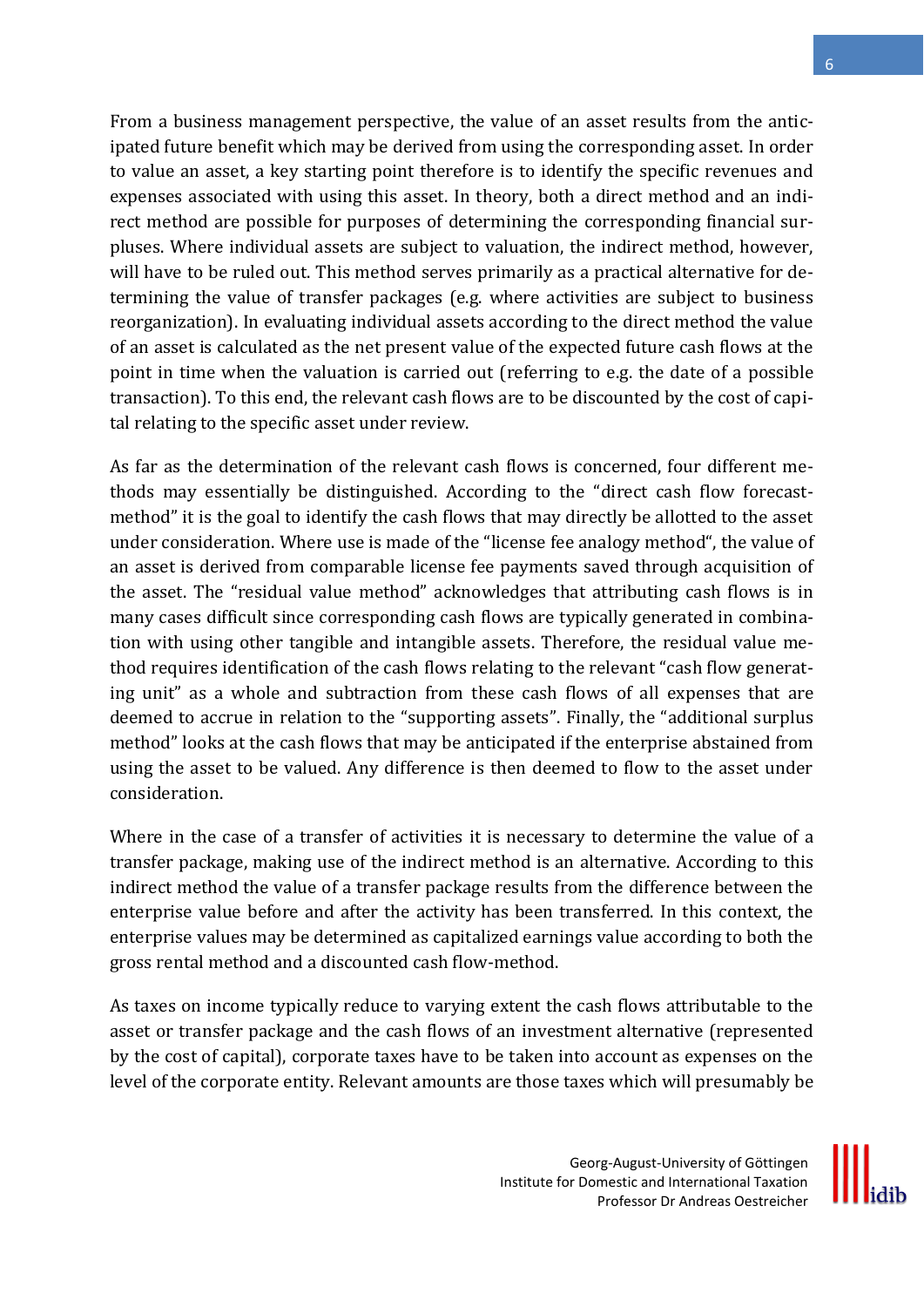assessed or have actually been assessed, paid and, an as the case may be, already reduced by a given tax relief. Different views exist on whether or not to take personal taxes on corporate dividends into account.

From the perspective of the acquiring enterprise it is to be noted that the acquisition of a (bundle of) assets is associated with tax amortization benefits. The need to take this benefit on board results from the fact that the corporate tax to be paid is calculated on the basis of cash flows (whereas the tax base is corporate income). If looking at (parts of) an enterprise as a whole, it is not uncommon to factor in the corresponding tax benefits on a global basis. This global procedure, however, is not without difficulties as it does not allow for an appropriate allocation of the purchase price to the individual assets transferred. Instead, it would be more consistent to differentiate between the assets involved in the transfer when adding the tax amortization benefit to the net present value of the anticipated cash flows.

### c Determination of the discount period / useful lives

Regarding transfer of activities, the German administrative guidelines require us to act on the assumption that the useful lives of the assets involved are not limited (i.e. to calculate the net present value based on an infinite capitalization period) when determining the profit potential of an enterprise as a whole. This does not hold if reasons speaking in favor of a shorter capitalization period exist or can be shown credibly.

In contrast to the valuation of enterprises as a whole, the Principles of the Institute of German Chartered Accountants regarding the valuation of intangible assets provide for referring to the useful life in economic terms or the remaining useful life of the asset to be valued. As, in principle, the use of an intangible asset is of temporary nature, calculating the net present value based on perpetuity is not an option. An exception may exist where the useful life of the asset covers such a long time period that basing the calculation on a limited or unlimited capitalization period is insignificant in terms of the net present value. As in the context of business reorganizations (i.e. transfer of activities) assets or other advantages are subject to valuation, there is much to commend the view that in principle this valuation should also based on the limited useful lives of the assets and other advantages involved, whereas reference to an infinite capitalization period may be acceptable in exceptional cases only.

### d Determination of the required rate of return

In order to determine the required rate of return, the customary interest rate regarding a quasi riskless investment serves as a point of departure. More precisely, the calcula-

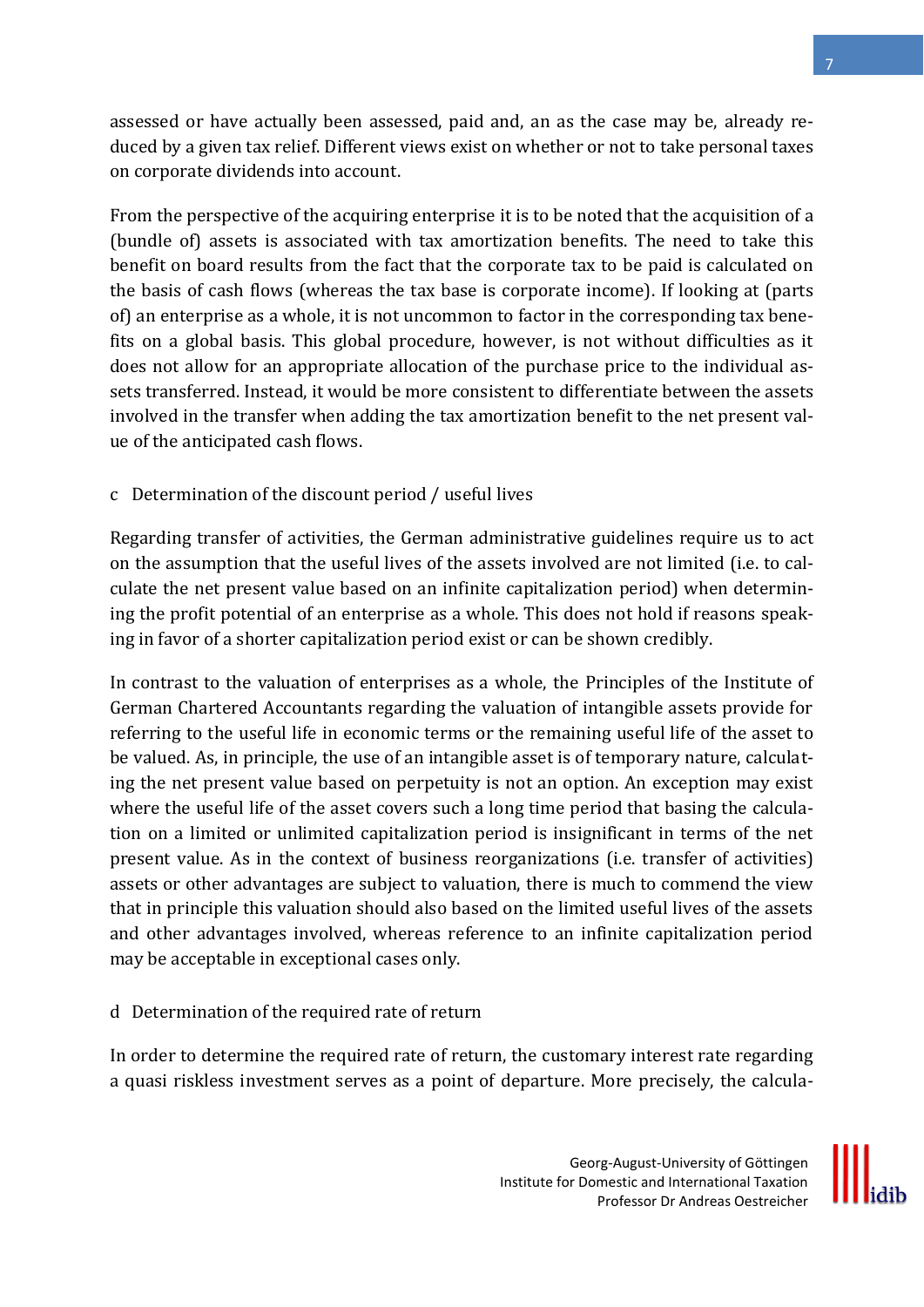tion is to be based on riskless investments, the duration of which is equivalent to the expected term of the activity or the useful lives of significant intangible assets. Where capitalization is to be based on an unlimited period of time, the rate of return regarding a comparable investment of a term as long as possible should be decisive.

The basic interest rate is to be increased by a premium reflecting the risk of the underlying investment. Where the subjects of valuation are activities, such premiums shall be determined by looking at the customary market return which may be earned when carrying out comparable activities. Where capital market data does not exist with respect to the company concerned, the risk premium may in principle be derived on the basis of an individual comparable enterprise ("pure play") or a corresponding peer group. In order to determine the pure play or peer group companies care should be taken that the operative business and the size of these companies correspond as far as possible, whereas financing differences (in particular the debt-equity-ratio) may be corrected. Where it is not possible to determine sufficiently comparable market rates of return, the risk premium is to be derived from the anticipated returns of the company itself. Since comparability may be limited, this reference to the company itself has the effect that the determination of the required rate of return is often to be based on competent assessments. As an example, evaluators in practice sometimes try to derive rough estimates for asset specific rates of return by way of *wacc* (weighted average cost of return) reconciliation.

Where the profits of a corporation are reduced by shareholder taxes, the required rate of return is also to be reduced by corresponding taxes. If consideration of taxes is limited to corporate taxation, there is no need to explicitly take taxes into account when determining the relevant rate of return as corporate taxes are already factored into the share prices, serving as a basis for determining the market rate of return. Comparatively low wage costs, investment incentives, or tax benefits are reflected in the cost of capital only insofar, however, as the companies forming the peer group correspond to the acquiring company also in these respects (i.e. benefit from low wage costs, investment and/or tax incentives). Where companies forming part of the peer group are in the position to benefit from similar cost advantages or are subject to a similar tax burden, important drivers determining the net present value of anticipated benefits from the perspective of acquiring companies are "automatically" factored into the required rate of return. In the case that companies forming part of the peer group did not benefit from comparable wage cost advantages, investment or tax incentives, there is the need for a corresponding adjustment.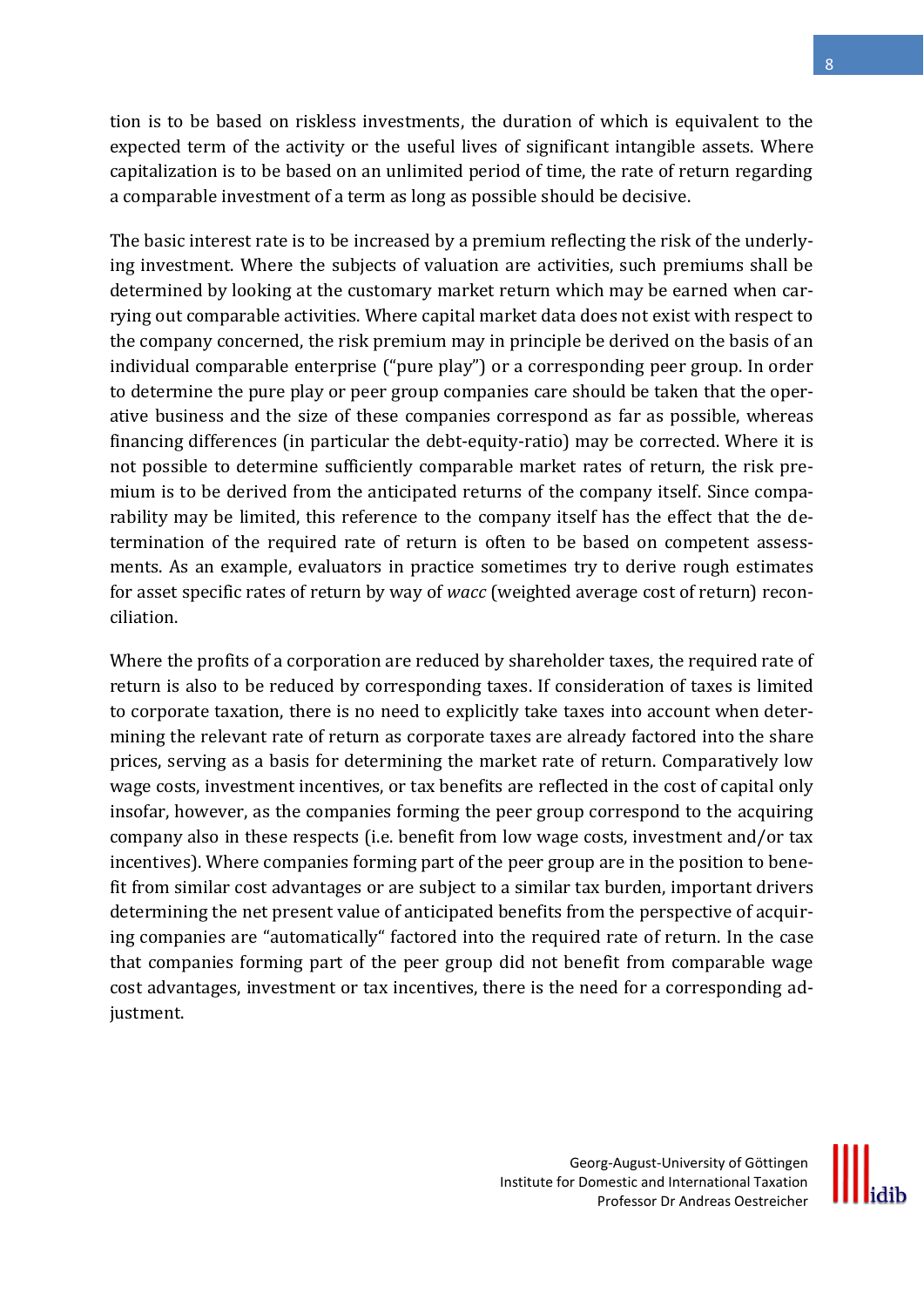#### e Determination of the arm's length price

The scope for agreement is determined by minimum and maximum prices that seller and acquirer wish to achieve / are prepared to pay. Such a scope for agreement results if the minimum price of the seller falls below the maximum price of the acquirer. In determining the minimum price, the seller looks at the profit potential associated with the asset(s) and other benefits transferred. Moreover, the expected costs arising as a consequence of the transfer (e.g. costs associated with closing down an enterprise or terminating an activity, but also possible taxes on capital gains relating to the asset transfer) factor into this calculation. In this context, options realistically available to the seller (e.g. outsourcing a production activity by way of contract manufacturing) are to be taken into account. When determining the maximum price, the acquiring company looks at the profit potential which it expects to realize through making use of the asset to be transferred or the activity to be carried out. In this context, options realistically available to the acquiring company are to be taken into account, assuming that the acquiring company is independent from the seller and is able to make use of complete information.

Regarding the scope for agreement, the price to be taken is that most likely to accord with the arm's length principle. If no other value is plausibly put forward, the mean of the scope for agreement is to be taken. This "mean solution" is based on the assumption that (1) the benefit accruing to the contracting parties corresponds to the difference between the mean value and their minimum or maximum price and (2) the allocation of related benefits for the parties is fair if these benefits are of equal weight. Among third parties, moreover bargaining skills, bargaining power, haste and other impacting factors may play a role.

Typically, the transfer of an asset or the transfer of an activity are associated with additional costs at the level of the transferor. An orderly and prudent business manager would be indifferent in opting for either making use of the assets (or carrying out the activities) to be transferred, or selling the assets, only if the net realizable value less all costs associated with selling the asset or transferring the activity corresponds to the net present value of the anticipated future benefits which he expects to realize in the case of continued use. These "selling costs" cover, for example, the costs of a possible shut down of a plant. In the case of an asset deal, however, they also include tax on the possible capital gains associated with the asset transfer. If possible taxes on capital gains realized through the transfer of an asset or activity were ignored, the transferring company would find itself in a adverse position compared to the situation pre-sale or prereorganization. As a consequence, an orderly and prudent business manager would take

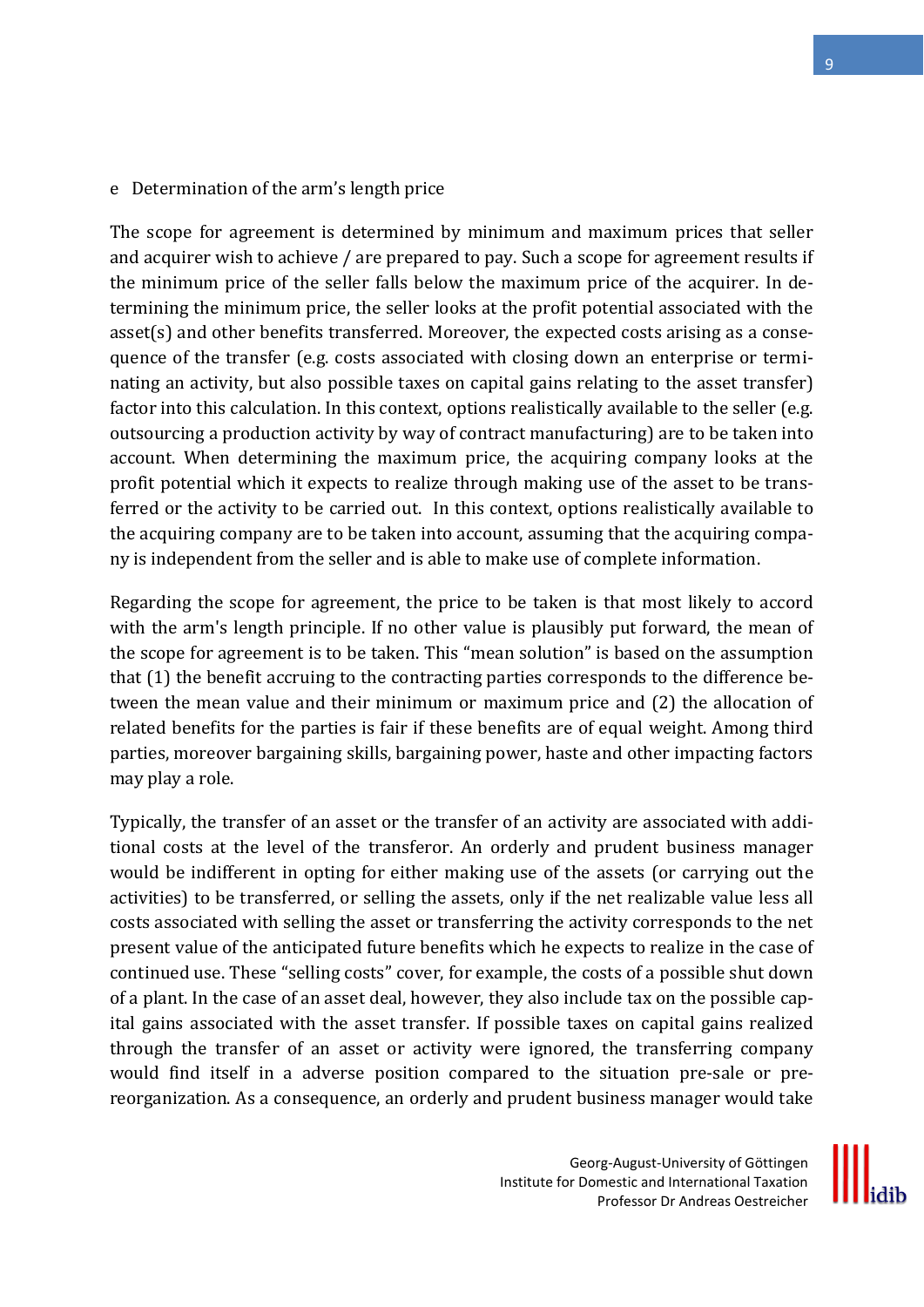these taxes into account and increase his minimum price by taxes on capital gains arising in the context of the transfer. Moreover, he would also consider the additional taxes resulting from a potential price adjustment to be carried out in order to commensurate the transfer price with income from the asset or activity. These additional taxes may already be determined at the time of the transaction using probability calculations and option pricing, therefore forming part of the transaction costs associated with the transfer of the asset or activity.

According to the German administrative principles, a "significant determination" justifying a later price adjustment is given if a retrospective calculation based on the actual development of profits shows that the true transfer price is outside the original scope for agreement. In re-considering this true transfer price, however, it is only correct to take those developments into account for which uncertainty existed at the time of the transfer, thus leading to some flawed assessment regarding later developments. On the other hand, those changes in future developments resulting from post-transaction activities (later investments or reorganization measures) should not to be taken into account when retrospectively calculating the "true" transfer price.

Price adjustment clauses do include price tags that have to be taken into account when determining the minimum price of the transferor and, as a consequence, the resulting transfer price for an asset or a transfer package. Therefore, the transferor will take on board the probability according to which a later price adjustment will take place (and will consider related additional tax costs) due to a later development of profits deviating from the future anticipated profits at the time of the transfer. Where this risk of a possible later price adjustment is factored into the minimum price, the result is that the minimum price is to be increased by a corresponding amount. The relevant markup depends on the probability according to which the pre-requisites of such a price adjustment will occur.

E Implications for a future OECD project on the Transfer Pricing Aspects of Intangibles

A future project on the transfer pricing aspect of intangibles should cover the question as to whether, in the context of intangibles (or a bundle of intangible assets in particular transferred in the course of a business reorganization) for which a market price does not exist, the OECD supports the determination of transfer prices using the "hypothetical arm's length test". Under the latter method the transfer price is determined by reconstructing the pricing process in the market. This process demands consideration not only of the value of an (intangible) asset for the transferor (derived from the future anticipated benefits resulting from the use of these assets), but also taking into account (1) the minimum and maximum price a transferor and transferee would require or be pre-